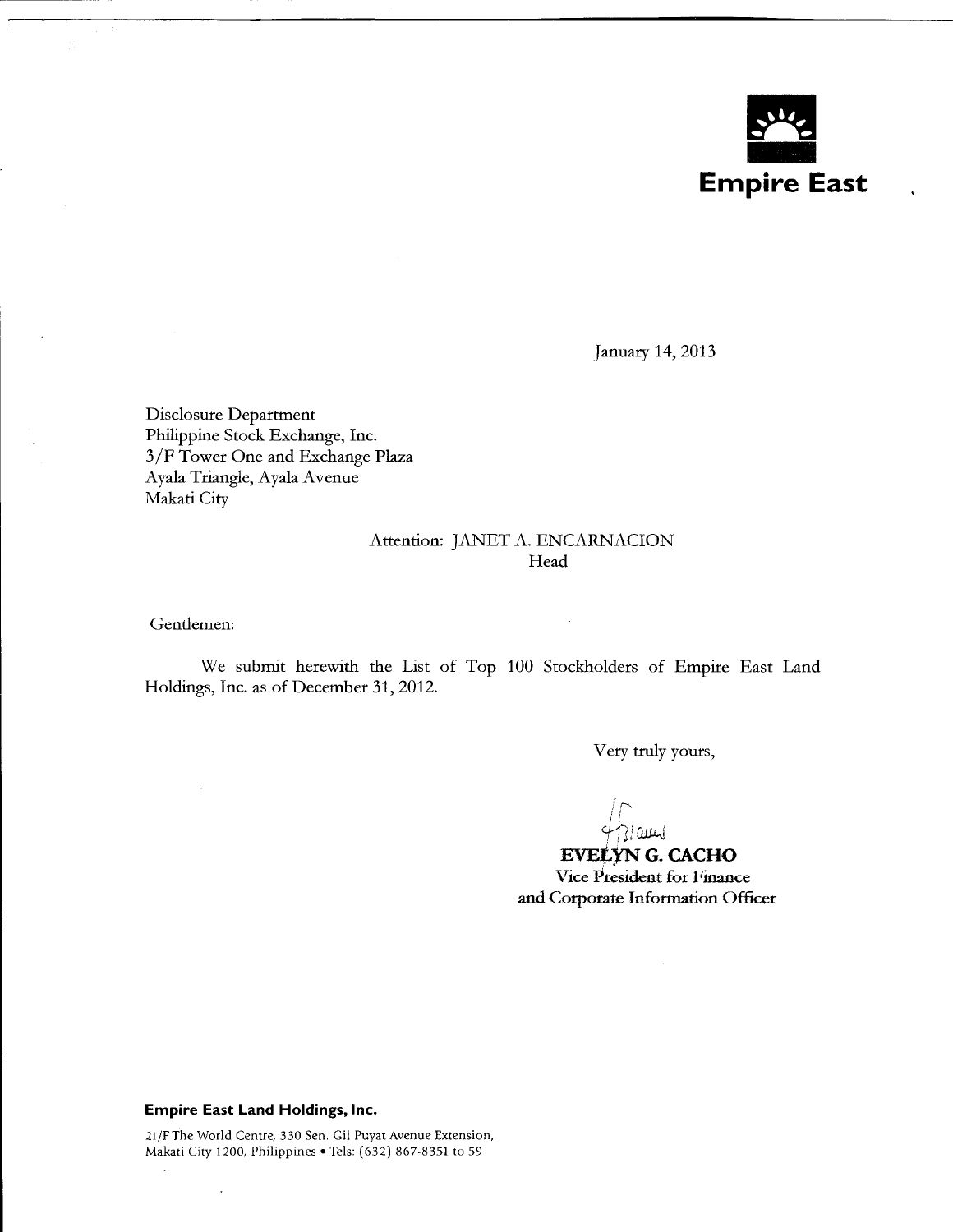## LIST OF TOP 100 STOCKHOLDERSAs Of December 31, 2012

|                                                             | <b>OUTSTANDING &amp;</b> | OUTSTANDING & TOTAL           |             | PERCENTAGE   |                     |                                                                           |
|-------------------------------------------------------------|--------------------------|-------------------------------|-------------|--------------|---------------------|---------------------------------------------------------------------------|
|                                                             | <b>ISSUED SHARES</b>     | <b>ISSUED SHARES HOLDINGS</b> |             | TO           |                     |                                                                           |
| STOCKHOLDER'S NAME                                          | (FULLY PAID)             | (PARTIALLY PAID) (SUBSCRIBED) |             | <b>TOTAL</b> | NATIONALITY ADDRESS |                                                                           |
| MEGAWORLD CORPORATION                                       | 10517981438              | $\mathbf 0$                   | 10517981438 |              | 77.31846 FILIPINO   | 28/F THE WORLD CENTRE 330 SEN, GIL PUYAT AVE., MAKATI CITY                |
| PCD NOMINEE CORPORATION (FILIPINO)                          | 2272837026               | $\mathbf 0$                   | 2272837026  | 16.70779     | <b>FILIPINO</b>     | 37/F TOWER I, THE ENTERPRISE CENTER, 6766 AYALA AVE. COR. PASEO DE ROXAS  |
| PCD NOMINEE CORPORATION (NON-FILIPINO)                      | 237071693                | $\mathbf 0$                   | 237071693   | 1.742731     | NON-FILIPINO        | 37/F TOWER I, THE ENTERPRISE CENTER, 6766 AYALA AVE. COR. PASEO DE ROXAS, |
| THE ANDRESONS GROUP INC.                                    | 138133820                | $\mathbf 0$                   | 138133820   | 1.015432     | <b>FILIPINO</b>     | 28/F THE WORLD CENTER 330 SEN GIL PUYAT AVE MAKATI CITY                   |
| EMPIRE EAST LAND HOLDINGS, INC.                             | 127256071                | $\mathbf 0$                   | 127256071   | 0.935469     | <b>FILIPINO</b>     | 21/F, THE WORLD CENTRE BUILDING 330 SEN. GIL PUYAT AVE., MAKATI CITY      |
| ANDREW LIM TAN                                              | 24277776                 | $\mathbf 0$                   | 24277776    | 0.178468     | <b>FILIPINO</b>     | 28/F THE WORLD CENTER 330 SEN GIL PUYAT AVE MAKATI CITY                   |
| SIMON LEE SUI HEE                                           | 16685206                 | $\mathbf 0$                   | 16685206    | 0.122654     | AUSTRALIAN          | 78 THE AVENUE; NEDLANDS 6009 WESTERN, AUSTRALIA                           |
| <b>RAMON UY ONG</b>                                         | 14950000                 | $\mathbf 0$                   | 14950000    | 0.109899     | <b>FILIPINO</b>     | #9 NAVARRO STREET CORINTHIAN GARDENS QUEZON CITY                          |
| LUCIO W. YAN                                                | 10350000                 | $\Omega$                      | 10350000    | 0.076084     | <b>FILIPINO</b>     | 537 LAFAYETTE STREET GREENHILLS EAST, MANDALUYONG                         |
| SAMUEL CHUA NG &/OR JOCELYN NGO NG ITF STEVEN SAMUEL NGO NG | 7015000                  | $\mathbf 0$                   | 7015000     | 0.051568     | <b>FILIPINO</b>     | 809 ONGPIN ST., STA. CRUZ MANILA 1003                                     |
| UNION PROPERTIES INC.                                       | 6157808                  | $\mathbf 0$                   | 6157808     | 0.045266     | <b>FILIPINO</b>     | 6/F SSS MAKATI BUILDING AYALA AVE. COR. HERRERA STS. MAKATI CITY          |
| ALBERTO MENDOZA AND/OR JEANIE C. MENDOZA                    | 4444106                  | $\mathbf 0$                   | 4444106     | 0.032669     | <b>FILIPINO</b>     | #1145 AGUILAR ST., TONDO, MANILA                                          |
| <b>EVANGELINE R. ABDULLAH</b>                               | 4324000                  | $\mathbf 0$                   | 4324000     | 0.031786     | <b>FILIPINO</b>     | 3 HARVARD ROAD, FORBES PARK MAKATI CITY                                   |
| <b>GEORGE T. YANG</b>                                       | 3675400                  | $\mathbf 0$                   | 3675400     |              | 0.027018 FILIPINO   | 17/F CITIBANK BLDG. PASEO DE ROXAS MAKATI METRO MANILA                    |
| ZHENG CHANG HUA                                             | 3220000                  | $\mathbf 0$                   | 3220000     | 0.02367      | <b>CHINESE</b>      | RM. 608 BINONDO PLAZA #850 ALVARADO ST., BINONDO MANILA                   |
| TIONG C. ROSARIO                                            | 3138791                  | $\mathbf 0$                   | 3138791     | 0.023073     | <b>FILIPINO</b>     | TR MERCANTILE, UNIT 1704 EAST TOWER, PSE CENTER ORTIGAS, PASIG CITY       |
| MAXIMINO S. UY &/OR LIM HUE HUA                             | 3105000                  | $\mathbf 0$                   | 3105000     | 0.022825     | <b>FILIPINO</b>     | 6TH FLR. CEDAR EXECUTIVE BLDG. TIMOG AVE. Q.C. 1100                       |
| TRANS-ASIA SECURITIES, INC.                                 | 3000000                  | $\mathbf 0$                   | 3000000     | 0.022053     | <b>FILIPINO</b>     | RM. 601-S STATE CENTER 333 JUAN LUNA ST. BINONDO, MANILA                  |
| LUISA CO LI                                                 | 2902908                  | $\mathbf 0$                   | 2902908     | 0.021339     | <b>FILIPINO</b>     | 627 MADRID ST., BINONDO MANILA                                            |
| EDWARD N. CHEOK                                             | 2875000                  | $\mathbf 0$                   | 2875000     | 0.021134     | <b>FILIPINO</b>     | RM. 1005 FAR EAST BANK BLDG., 560 QUINTIN PAREDES ST., BINONDO MANILA     |
| ABOITIZ EQUITY VENTURES INC.                                | 2813843                  | $\mathbf 0$                   | 2813843     |              | 0.020685 FILIPINO   | 110 LEGASPI ST., LEGASPI VILL. MAKATI CITY                                |
| CAROLINA ONG YU                                             | 2415000                  | $\mathbf 0$                   | 2415000     | 0.017753     | <b>FILIPINO</b>     | 931 SCHUYLER ST., MANDALUYONG CITY                                        |
| <b>MAXIMINO S. UY</b>                                       | 2357500                  | $\mathbf 0$                   | 2357500     |              | 0.01733 FILIPINO    | 6TH FLR. CEDAR EXECUTIVE BLDG. TIMOG AVE. Q.C. 1100                       |
| <b>ABOITIZ &amp; COMPANY</b>                                | 2314421                  | $\mathbf 0$                   | 2314421     | 0.017013     | <b>FILIPINO</b>     | 2/F ABOITIZ BUILDING 110 LEGASPI ST., MAKATI CITY                         |
| <b>WILLIAM HOW</b>                                          | 2300000                  | $\mathbf 0$                   | 2300000     |              | 0.016907 FILIPINO   | HARVESTER CORPORATE CENTER, 158 P. TUAZON BLVD. COR. 7TH AVE.,            |
| SAN-TEH A.K.A. DANIE LAI                                    | 2129800                  | $\mathbf 0$                   | 2129800     | 0.015656     | <b>TAIWANESE</b>    | 3A GOLDLAND TWR, 10 EISENHOWEER ST., GREENHILLS SAN JUAN                  |
| CHAK CHING CHAN                                             | 1759500                  | $\mathbf 0$                   | 1759500     | 0.012934     | <b>FILIPINO</b>     | 1539 DOROTEO JOSE STREET STA. CRUZ, MANILA                                |
| ANTONIO ABRERA                                              | 1725000                  | $\mathbf 0$                   | 1725000     | 0.012681     | <b>FILIPINO</b>     | INFOMAN, GROUND FLR. MJL BLDG. 1175 PASONG TAMO MAKATI CITY               |
| <b>CHIN HSIANG WANG</b>                                     | 1725000                  | $\mathbf 0$                   | 1725000     | 0.012681     | TAIWANESE           | 422 QUIRINO HIGHWAY QUEZON CITY                                           |
| PABLO N. PUA                                                | 1725000                  | $\mathbf 0$                   | 1725000     | 0.012681     | <b>FILIPINO</b>     | RM. 803 CHINATOWN STEEL TOWER ASUNCION ST., BINONDO MANILA                |
| FIRST ABACUS FINANCIAL HOLDINGS CORPORATION                 | 1650000                  | $\mathbf 0$                   | 1650000     | 0.012129     | <b>FILIPINO</b>     | UNIT E-3001, PSE CENTRE EXCHANGE ROAD, ORTIGAS COMPLEX                    |
| <b>FRANCISCO L. BENEDICTO</b>                               | 1610000                  | $\mathbf 0$                   | 1610000     | 0.011835     | <b>FILIPINO</b>     | B. BENEDICTO & SONS COMPANY 99-101 PLARIDEL STREET CEBU CITY 6000         |
| LAWRENCE MENDOZA AND/OR ALBERTO MENDOZA                     | 1583320                  | $\mathbf 0$                   | 1583320     | 0.011639     | <b>FILIPINO</b>     | 1145 AGUILAR ST. MANILA                                                   |
| LEONCIO TAN TIU                                             | 1495000                  | $\mathbf 0$                   | 1495000     | 0.01099      | <b>FILIPINO</b>     | 522 NUEVA STREET BINONDO, MANILA                                          |
| <b>ERRAMON I. ABOITIZ</b>                                   | 1418354                  | $\mathbf 0$                   | 1418354     | 0.010426     | <b>FILIPINO</b>     | 110 LEGASPI ST., LEGASPI VILL. MAKATI CITY                                |
| UNITED LIFE ASSURANCE CORP.                                 | 1405300                  | $\mathbf 0$                   | 1405300     | 0.01033      | <b>FILIPINO</b>     | 6/F FEDERAL TOWER BLDG. DASMARINAS ST. COR.                               |
| MANUEL LOPEZ AND/OR MA. TERESA LOPEZ                        | 1380638                  | $\mathbf 0$                   | 1380638     |              | 0.010149 FILIPINO   | 841 HARVARD ST., WACK-WACK VILLAGE, MANDALUYONG CITY                      |
| LUIS ANG AND/OR LISA ANG                                    | 1312150                  | $\mathbf 0$                   | 1312150     | 0.009646     | <b>FILIPINO</b>     | 1333 CABALLERO ST. DASMARINAS VILLAGE, MAKATI CITY                        |
| <b>EDAN CORPORATION</b>                                     | 1277972                  | $\mathbf 0$                   | 1277972     | 0.009394     | <b>FILIPINO</b>     | 562 HOLY CROSS STREET BO. GREENHILLS, MANDALUYONG                         |
| ABOITIZ & COMPANY, INC.                                     | 1189100                  | $\mathbf 0$                   | 1189100     | 0.008741     | <b>FILIPINO</b>     | P.O. BOX 65 CEBU CITY 6000                                                |
| <b>ABOITIZ EQUITY &amp; VENTURES</b>                        | 1189100                  | $\mathbf 0$                   | 1189100     | 0.008741     | <b>FILIPINO</b>     | P.O. BOX 65 CEBU CITY 6000                                                |
| CONSTANTINO CHUA AND/OR WILLINGTON AND/OR GEORGE WY         | 1150000                  | $\mathbf 0$                   | 1150000     | 0.008454     | <b>FILIPINO</b>     | RM. 307 WELLINGTON BLDG., ORIENTE ST., BINONDO, MANILA                    |
| ROSA ALEXANDRA UY                                           | 1150000                  | $\mathbf 0$                   | 1150000     |              | 0.008454 FILIPINO   | #6 MOLAVE ST., FORBES PARK MAKATI CITY                                    |
| ROBERT C. TAN                                               | 1094662                  | $\mathbf 0$                   | 1094662     |              | 0.008047 FILIPINO   | MARIA LUISA PARK, BANILAD CEBU CITY 6000                                  |
| WILLINGTON W. CHUA                                          | 1035000                  | $\Omega$                      | 1035000     | 0.007608     | <b>FILIPINO</b>     | RM. 307 WELLINGTON BLDG. ORIENTE ST. BINONDO MANILA                       |
|                                                             |                          |                               |             |              |                     |                                                                           |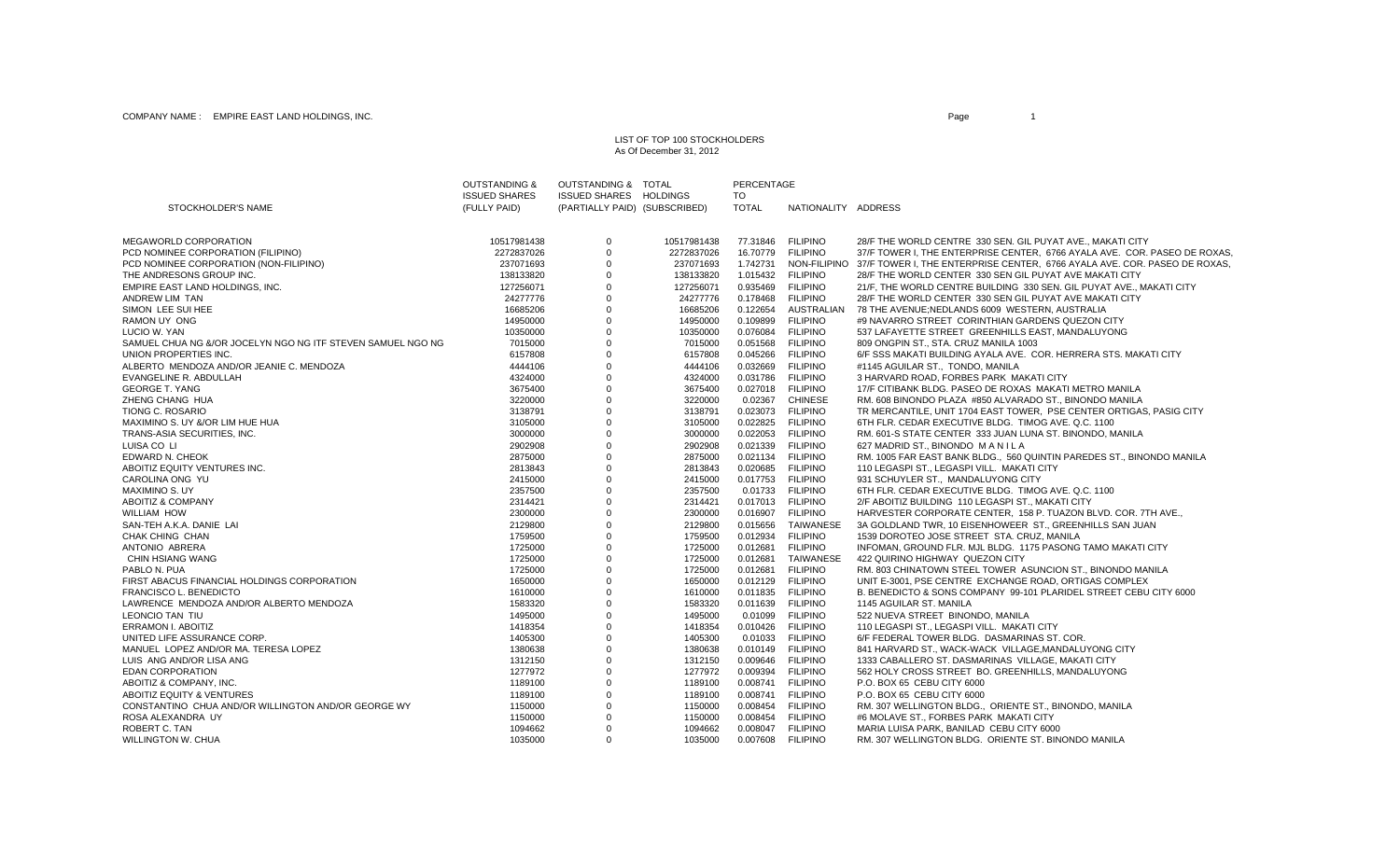| SALLY T. GO                                    | 1035000 | $\mathbf 0$ | 1035000 | 0.007608          | <b>FILIPINO</b>  | #1010 BASILAN, INSULAR VILL.II DAVAO CITY 8000                              |
|------------------------------------------------|---------|-------------|---------|-------------------|------------------|-----------------------------------------------------------------------------|
| SAMUEL NG                                      | 1035000 | $\Omega$    | 1035000 | 0.007608          | <b>FILIPINO</b>  | 54 FELIX MANALO STREET SAN JUAN, METRO MANILA                               |
| JULIE WONG PUA                                 | 1035000 | $\mathbf 0$ | 1035000 | 0.007608          | <b>FILIPINO</b>  | MANLAR RICE MILL MABINI, SANTIAGO CITY 3311                                 |
| FLORA B. CHUA                                  | 1028972 | $\mathbf 0$ | 1028972 | 0.007564          | <b>FILIPINO</b>  | #35 DON V. MADRIGAL AVENUE CORINTHIAN GARDENS, QUEZON CITY                  |
| <b>EMILY BENEDICTO</b>                         | 1000000 | $\mathbf 0$ | 1000000 | 0.007351          | <b>FILIPINO</b>  | 101 PLARIDEL STREET CEBU CITY 6000                                          |
| WINSTON S. CO                                  | 998707  | $\Omega$    | 998707  | 0.007342          | <b>CHINESE</b>   | 23 LOPEZ JUANA STREET AYALA HEIGHTS, QUEZON CITY                            |
| JULIET U. BANGAYAN                             | 920000  | $\mathbf 0$ | 920000  | 0.006763          | <b>FILIPINO</b>  | 395 COLUMBIA ST., GREENHILLS EAST, MANDALUYONG CITY                         |
| CARMELINO O. DIONIDO                           | 909121  | $\mathbf 0$ | 909121  | 0.006683          | <b>FILIPINO</b>  | 2490 JUAN LUNA ST., TONDO, MANILA                                           |
| FLORA NG SIU KHENG                             | 864800  | $\Omega$    | 864800  | 0.006357          | <b>FILIPINO</b>  | 23 CAMBRIDGE CIRCLE, NORTH FORBES PARK MAKATI CITY                          |
| VICTORIANO SY SR.                              | 849122  | $\Omega$    | 849122  | 0.006242          | <b>FILIPINO</b>  | C/O GLOBESCO, INC. 192 STO. DOMINGO AVENUE QUEZON CITY                      |
| CENTURY SECURITIES CORPORATION A/C 888         | 842747  | $\Omega$    | 842747  | 0.006195          | <b>FILIPINO</b>  | 1105 GALLERIA CORPORATE CENTER PASIG CITY                                   |
| <b>BENILDA S. SANTOS</b>                       | 830000  | $\Omega$    | 830000  | 0.006101          | <b>FILIPINO</b>  | 21 TIRAD PASS ST., AYALA HEIGHTS QUEZON CITY 1100                           |
| ELIZABETH K. SO                                | 805000  | $\Omega$    | 805000  | 0.005918 FILIPINO |                  | 541-B SILENCIO ST., QUEZON CITY                                             |
| WILLIAM K. SO                                  | 805000  | $\Omega$    | 805000  | 0.005918          | <b>FILIPINO</b>  | 541-C SILENCIO ST., QUEZON CITY                                             |
| BAUHINIA MANAGEMENT INC.                       | 787750  | $\Omega$    | 787750  | 0.005791          | <b>FILIPINO</b>  | C/O ABOTIZ & CO., INC. 110 LEGASPI ST., MAKATI CITY                         |
| KIM LAO                                        | 779424  | $\Omega$    |         | 0.00573           | <b>FILIPINO</b>  | 55 MANGUSTAN ROAD MALABON, METRO MANILA                                     |
| CONSOLIDATED DISTILLERS OF THE FAR EAST INC.   |         | $\Omega$    | 779424  |                   |                  |                                                                             |
|                                                | 759964  |             | 759964  | 0.005587          | <b>FILIPINO</b>  | 28/F WORLD CENTER 330 SEN GIL PUYAT AVE MAKATI CITY                         |
| ANTONIO INIGO SARTE                            | 747500  | $\Omega$    | 747500  | 0.005495          | <b>FILIPINO</b>  | 001-D DUNHILL DRIVE KM. 18 SEVERINA PARANAQUE, METRO MLA.                   |
| MARIANO O. CHUA                                | 690000  | $\mathbf 0$ | 690000  | 0.005072 FILIPINO |                  | SUITE 901 9TH FLOOR, TYTANA TOWER, PLAZA LORENZO RUIZ, BINONDO MLA.         |
| LUCILA COCHICO                                 | 690000  | $\Omega$    | 690000  | 0.005072 FILIPINO |                  | #29 RD 1, BRGY BAGONG PAG-ASA, QUEZON CITY 1105                             |
| ALBERTO Q. GOCHANGCO                           | 690000  | $\Omega$    | 690000  | 0.005072          | <b>FILIPINO</b>  | 17 ADAMS ST., FILINVEST SOUTH BINAN, LAGUNA 4024                            |
| HUNG SEK PUI AND/OR CHAN PUI FAI               | 690000  | $\mathbf 0$ | 690000  | 0.005072          |                  | HONGKONG NAUNIT 21 SAMAR VILLE TOWNHOMES SOUTH TRIANGLE QUEZON CITY         |
| CONRADO VICENTE                                | 690000  | $\Omega$    | 690000  | 0.005072 FILIPINO |                  | 202 J. BASA STREET SAN JUAN, METRO MANILA                                   |
| ALBERTO GOCHANGCO                              | 667000  | $\Omega$    | 667000  | 0.004903          | <b>FILIPINO</b>  | C/O CITI APPLIANCE NATIONAL HIGHWAY PARIAN CALAMBA LAGUNA 4027              |
| PETER DATA ITF ESTRELLITA                      | 648600  | $\Omega$    | 648600  | 0.004768          | <b>FILIPINO</b>  | 11/F SOLIDBANK BLDG. PASEO DE ROXAS, MAKATI CITY                            |
| VICTORIANO G. SY JR.                           | 648600  | $\Omega$    | 648600  | 0.004768          | <b>FILIPINO</b>  | 401 COLUMBIA ST., GREENHILLS EAST, MANDALUYONG CITY                         |
| <b>WONG CHI SAM</b>                            | 618240  | $\Omega$    | 618240  | 0.004545          | <b>FILIPINO</b>  | S1120 STATE CENTER BUILDING 333 JUAN LUNA STREET BINONDO, MANILA            |
| INTERNATIONAL POLYMER CORP.                    | 586960  | $\Omega$    | 586960  | 0.004315          | <b>FILIPINO</b>  | 26/F PACIFIC STAR BLDG., MAKATI AVE. COR. SEN. GI LPUYAT AVE., MAKATI CITY  |
| PHILIP Z. DABAO                                | 575000  | $\Omega$    | 575000  | 0.004227          | <b>FILIPINO</b>  | #1 BEGONIA ST. CAPITOLVILLE II BACOLOD CITY 6100                            |
| EDMUND H. GO                                   | 575000  | $\Omega$    | 575000  | 0.004227          | <b>FILIPINO</b>  | C/O FILMON HARDWARE INC. P.O. BOX 390, CEBU CITY 6000                       |
| <b>BENITO LAO</b>                              | 575000  | $\Omega$    | 575000  | 0.004227          | <b>FILIPINO</b>  | 485 LAVEZARES ST. BINONDO, MANILA                                           |
| <b>LIN FENG</b>                                | 575000  | $\Omega$    | 575000  | 0.004227          | <b>CHINESE</b>   | PENTHOUSE BINONDO PLAZA #850 ALVARADO ST., BINONDO MANILA                   |
| REGINA CAPITAL DEV. CORP. 011032               | 575000  | $\Omega$    | 575000  | 0.004227          | <b>FILIPINO</b>  | UNIT 806 TOWER I, PSE PLAZA, AYALA AVE., MAKATI CITY                        |
| ELIZABETH L. SY                                | 565504  | $\Omega$    | 565504  | 0.004157          | <b>FILIPINO</b>  | 401 COLUMBIA ST., GREENHILLS EAST, MANDALUYONG CITY                         |
| <b>WU-PANG YAO</b>                             | 558000  | $\Omega$    | 558000  | 0.004102          | TAIWANESE        | 23/F NO. 447, SEC. 3 WEN-SHING ROAD TAICHING TAIWAN R.O.C.                  |
| SALLY KHO                                      | 548642  | $\Omega$    | 548642  | 0.004033          | <b>FILIPINO</b>  | UNIT 27 CITY GARDEN TOWNHOUSE 208 PASADENA DRIVE, SAN JUAN MM               |
| ESTHER A. VIBAL                                | 525366  | $\Omega$    | 525366  | 0.003862          | <b>FILIPINO</b>  | DON PEPE CORNER SIROUN STREET STA. MESA HEIGHTS, QUEZON CITY                |
| HORACIO E. PASCUAL AND/OR FELICITAS V. PASCUAL | 517500  | $\Omega$    | 517500  | 0.003804          | <b>FILIPINO</b>  | 907 EIFFEL RD. LE MARICHE SUBD 222 E. RODRIGUEZ SR., AVENUE QUEZON CITY     |
| LUISA CO LI                                    | 492430  | $\Omega$    | 492430  |                   | 0.00362 FILIPINO | 627 MADRID ST., BINONDO MANILA                                              |
| ELIODORO J. RAVALO                             | 476100  | $\mathbf 0$ | 476100  | 0.0035            | <b>FILIPINO</b>  | ASIAN MANSION II LPH 01, 107 DELA ROSA COR. NIEVA STS. LEGASPI VILLAGE      |
| JAMES C. TSANG                                 | 471224  | $\Omega$    |         |                   | <b>FILIPINO</b>  | VICTORY CONST. SUPPLY SANTIAGO CITY 3311                                    |
|                                                |         | $\Omega$    | 471224  | 0.003464          |                  |                                                                             |
| JOSEFINA A. PASCUAL                            | 467820  |             | 467820  | 0.003439          | <b>FILIPINO</b>  | GEN. TRIAS, CAVITE 4107                                                     |
| DIOSDADO M. HOLGADO                            | 460000  | $\Omega$    | 460000  | 0.003381          | <b>FILIPINO</b>  | 20 D. TUASON ST. BF HOMES PARANAQUE, METRO MANILA                           |
| OCBC SECURITIES PHILS., INC. A/C #ICESAR01     | 445625  | $\Omega$    | 445625  | 0.003276          | <b>FILIPINO</b>  | UNIT 2502-A, PSE CENTRE, WEST TOWER, EXCHANGE ROAD, ORTIGAS CRT, PASIG CITY |
| OCBC SECURITIES PHILS., INC. A/C #IJOPAS01     | 445625  | $\Omega$    | 445625  | 0.003276          | <b>FILIPINO</b>  | UNIT 2502-A PSE CENTRE WEST TOWER EXCHANGE RD. ORTIGAS CENTER PASIG CITY    |
| LUZ ANG                                        | 434562  | $\Omega$    | 434562  | 0.003194          | <b>FILIPINO</b>  | 506 GENERAL MASCARADO ST., LITTLE BAGUIO, SAN JUAN M.M.                     |
| MARITES MENDOZA AND/OR ALBERTO MENDOZA         | 432400  | $\Omega$    | 432400  | 0.003179 FILIPINO |                  | 1145 AGUILAR STREET TONDO, MNILA                                            |
| <b>KRISTINE C. YAO</b>                         | 412500  | $\Omega$    | 412500  | 0.003032          | <b>FILIPINO</b>  | 30-D PACIFIC PLAZA CONDOMINIUM AYALA AVE. MAKATI CITY                       |
| EDGARDO C. CARPIO                              | 409860  | $\Omega$    | 409860  | 0.003013 FILIPINO |                  | #67 MARANAW RD LA VISTA SUBD LOYOLA HEIGHTS. QUEZON CITY                    |
| BERNARDO A. HAO                                | 402500  | $\Omega$    | 402500  | 0.002959          | <b>FILIPINO</b>  | C/O CASA CIUDAD AUTO SERVICE CENTER #51 #53 KABIGNAYAN ST., TATALON, QUEZON |
| MAURICE THEORET                                | 399682  | $\Omega$    | 399682  | 0.002938          | <b>FILIPINO</b>  | MIMOSA DRIVE MIMOSA LEISURE ESTATE CLARK FIELD PAMPANGA 2009                |
| BENJAMIN S. GELI AND/OR NELIA O. GELI          | 396750  | $\Omega$    | 396750  | 0.002917 FILIPINO |                  | 80 V. MAPA STREET DAVAO CITY 8000                                           |
| MANUEL M. LOPEZ                                | 394680  | $\Omega$    | 394680  | 0.002901          | <b>FILIPINO</b>  | 841 HARVARD T., WACK WACK VILL MANDALUYONG                                  |
| <b>CESAR S. ARNALDO</b>                        | 392150  | $\Omega$    | 392150  | 0.002883          | <b>FILIPINO</b>  | RM. 303 NBV BLDG., 1191 MA. OROSA ST., ERMITA, MANILA                       |
| ZENAIDA P. ALCANTARA AND/OR LUIS M. ALCANTARA  | 391000  | $\Omega$    | 391000  | 0.002874          | <b>FILIPINO</b>  | NO. 6 4TH ST, BBB, MARULAS VALENZUELA CITY                                  |
| ANTHONY M. TE                                  | 388079  | $\mathbf 0$ | 388079  | 0.002853          | <b>FILIPINO</b>  | 33 C BAYVIEW DR., BAYVIEW VILL TAMBO, PARANAQUE                             |
| <b>BEN-TZAO CHERNG</b>                         | 386032  | $\Omega$    | 386032  | 0.002838          | TAIWANESE        | 12/F BA-LEPANTO BUILDING PASEO DE ROXAS, MAKATI CITY                        |
|                                                |         |             |         |                   |                  |                                                                             |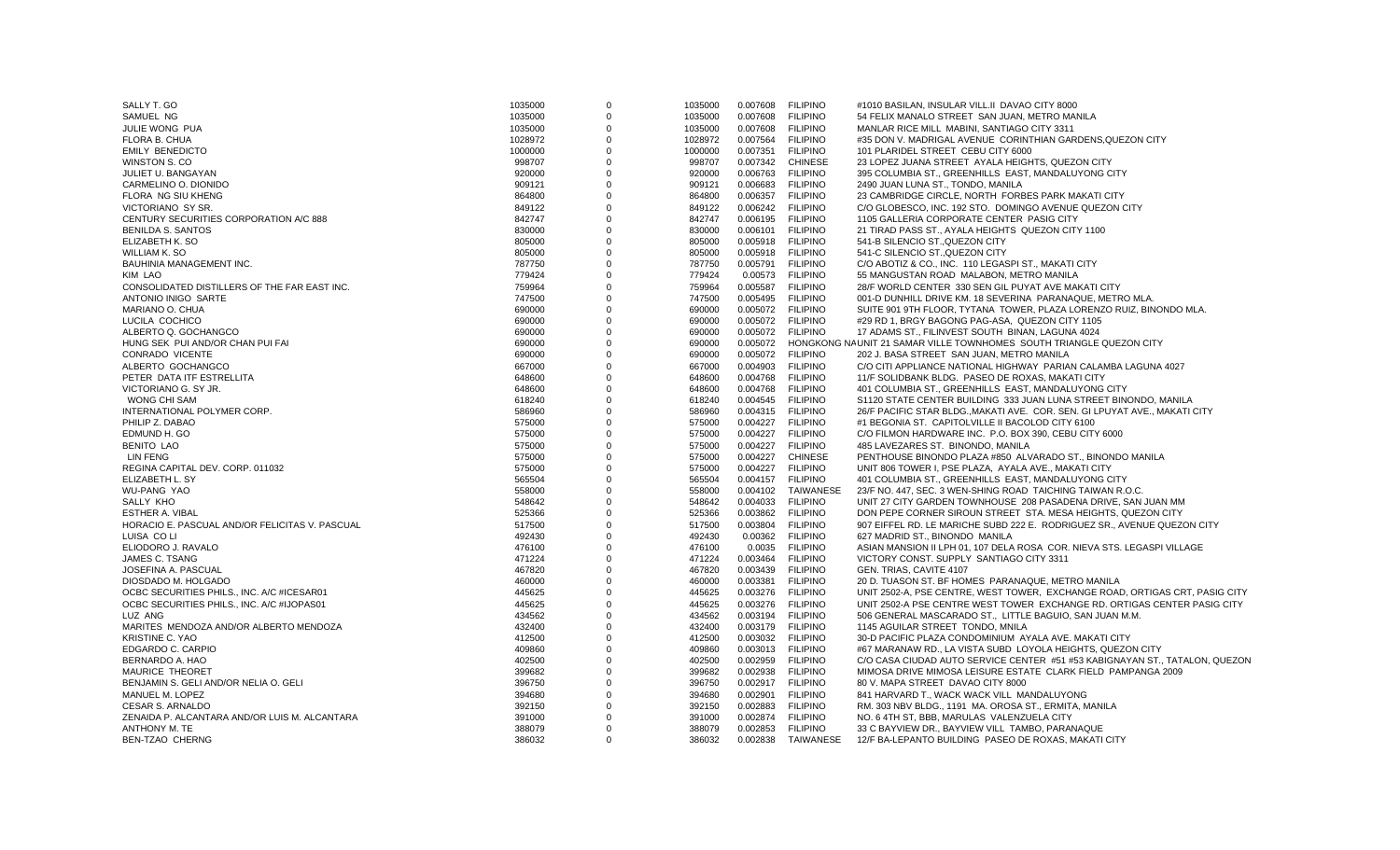| 378350      |              | 378350      | 0.002781 | DON JOSE VILLAGE B. RODRIGUEZ STREET CEBU CITY 6000                                                                                                                                                                                                                                                                                                                                                                                                                 |
|-------------|--------------|-------------|----------|---------------------------------------------------------------------------------------------------------------------------------------------------------------------------------------------------------------------------------------------------------------------------------------------------------------------------------------------------------------------------------------------------------------------------------------------------------------------|
| 369095      |              | 369095      | 0.002713 | 192 STO, DOMINGO QUEZON CITY                                                                                                                                                                                                                                                                                                                                                                                                                                        |
| 367540      |              | 367540      | 0.002702 | 24 STO. TOMAS ST., URDANETA VILL, MAKATI                                                                                                                                                                                                                                                                                                                                                                                                                            |
| 365539      |              | 365539      | 0.002687 | 4/F SYCIPLAW CTR. 105 PASEO DE ROXAS, MAKATI CITY                                                                                                                                                                                                                                                                                                                                                                                                                   |
| 357902      |              | 357902      | 0.002631 | C/O GLOBESCO. INC. 192 STO. DOMINGO AVENUE QUEZON CITY                                                                                                                                                                                                                                                                                                                                                                                                              |
| 356500      |              | 356500      | 0.002621 | 24 EMERALD ST., SEVERINA 18 SUBD. WEST SERVICE RD. PARANAQUE CITY                                                                                                                                                                                                                                                                                                                                                                                                   |
| 356500      |              | 356500      | 0.002621 | 318 GUNAO STREET QUIAPO, MANILA                                                                                                                                                                                                                                                                                                                                                                                                                                     |
| 355810      |              | 355810      | 0.002616 | 76 SPEAKER PEREZ ST. QUEZON CITY                                                                                                                                                                                                                                                                                                                                                                                                                                    |
| 349600      |              | 349600      | 0.00257  | AIM BLDG. PASEO DE ROXAS.                                                                                                                                                                                                                                                                                                                                                                                                                                           |
| 345000      |              | 345000      | 0.002536 | 6 ST., MATTHEW STREET, ST. CHARBEL EXEC VILL, PH 2 TANDANG SORA 116 QC                                                                                                                                                                                                                                                                                                                                                                                              |
| 345000      |              | 345000      | 0.002536 | 38 SANTOL ST., QUEZON CITY                                                                                                                                                                                                                                                                                                                                                                                                                                          |
| 345000      |              | 345000      | 0.002536 | 1363 PEDRO GIL ST. PACO, MANILA                                                                                                                                                                                                                                                                                                                                                                                                                                     |
| 345000      |              | 345000      | 0.002536 | 24 MARTON ROAD, EAST CANUMAY VALENZUELA, METRO MANILA 1469                                                                                                                                                                                                                                                                                                                                                                                                          |
| 345000      |              | 345000      | 0.002536 | 6/F PJL CORP, CENTER, NICANOR GARCIA ST., COR, CANDELARIA ST., MAKATI CITY                                                                                                                                                                                                                                                                                                                                                                                          |
| 345000      |              | 345000      | 0.002536 | 20H LEGASPI TOWER 300 ROXAS BLVD., MANILA                                                                                                                                                                                                                                                                                                                                                                                                                           |
| 345000      |              | 345000      | 0.002536 | F. SARIO STREET STA CRUZ LAGUNA 4009                                                                                                                                                                                                                                                                                                                                                                                                                                |
| 345000      |              | 345000      | 0.002536 | 11 KINGFISHER STREET GREENMEADOWS, QUEZON CITY                                                                                                                                                                                                                                                                                                                                                                                                                      |
| 341596      |              | 341596      | 0.002511 | C/O 6TH FLR., MLA, BANK BLDG., AYALA AVE., MAKATI CITY                                                                                                                                                                                                                                                                                                                                                                                                              |
| 334420      |              | 334420      | 0.002458 | #1-K TERESA APTS. EDISON ST., MAKATI CITY                                                                                                                                                                                                                                                                                                                                                                                                                           |
| 329272      |              | 329272      | 0.002421 | C/O SANTIAGO TACHAN. TACHAN AUTO PARTS M.J. CUENCO AVE CEBU CITY 6000                                                                                                                                                                                                                                                                                                                                                                                               |
| 324301      |              | 324301      | 0.002384 | C/O MEGAWORLD PORPERTIES & HOLDINGS INC 16/F SOLIDBANK BLDG PASEO DE ROXAS MAKAT                                                                                                                                                                                                                                                                                                                                                                                    |
| 324300      |              | 324300      | 0.002384 | #5 STO, NINO VILLAGE BANILAD, CEBU CITY 6000                                                                                                                                                                                                                                                                                                                                                                                                                        |
| 289708      |              | 289708      | 0.00213  | LINTON COMMERCIAL CO., INC. 628 TOMAS MAPUA, STA. CRUZ                                                                                                                                                                                                                                                                                                                                                                                                              |
| 287500      |              | 287500      | 0.002113 | 907 EIFEL ST. LE MARICHE SUBD. 222 E. RODRIGUEZ SR., AVE QUEZON CITY                                                                                                                                                                                                                                                                                                                                                                                                |
| 13489196174 | $\mathbf{0}$ | 13489196174 |          |                                                                                                                                                                                                                                                                                                                                                                                                                                                                     |
|             |              |             |          | <b>FILIPINO</b><br><b>FILIPINO</b><br><b>FILIPINO</b><br><b>FILIPINO</b><br><b>FILIPINO</b><br><b>FILIPINO</b><br><b>FILIPINO</b><br><b>FILIPINO</b><br><b>FILIPINO</b><br><b>FILIPINO</b><br><b>FILIPINO</b><br><b>FILIPINO</b><br><b>CHINESE</b><br><b>FILIPINO</b><br><b>FILIPINO</b><br><b>FILIPINO</b><br><b>FILIPINO</b><br><b>FILIPINO</b><br><b>FILIPINO</b><br><b>FILIPINO</b><br><b>FILIPINO</b><br><b>FILIPINO</b><br><b>FILIPINO</b><br><b>FILIPINO</b> |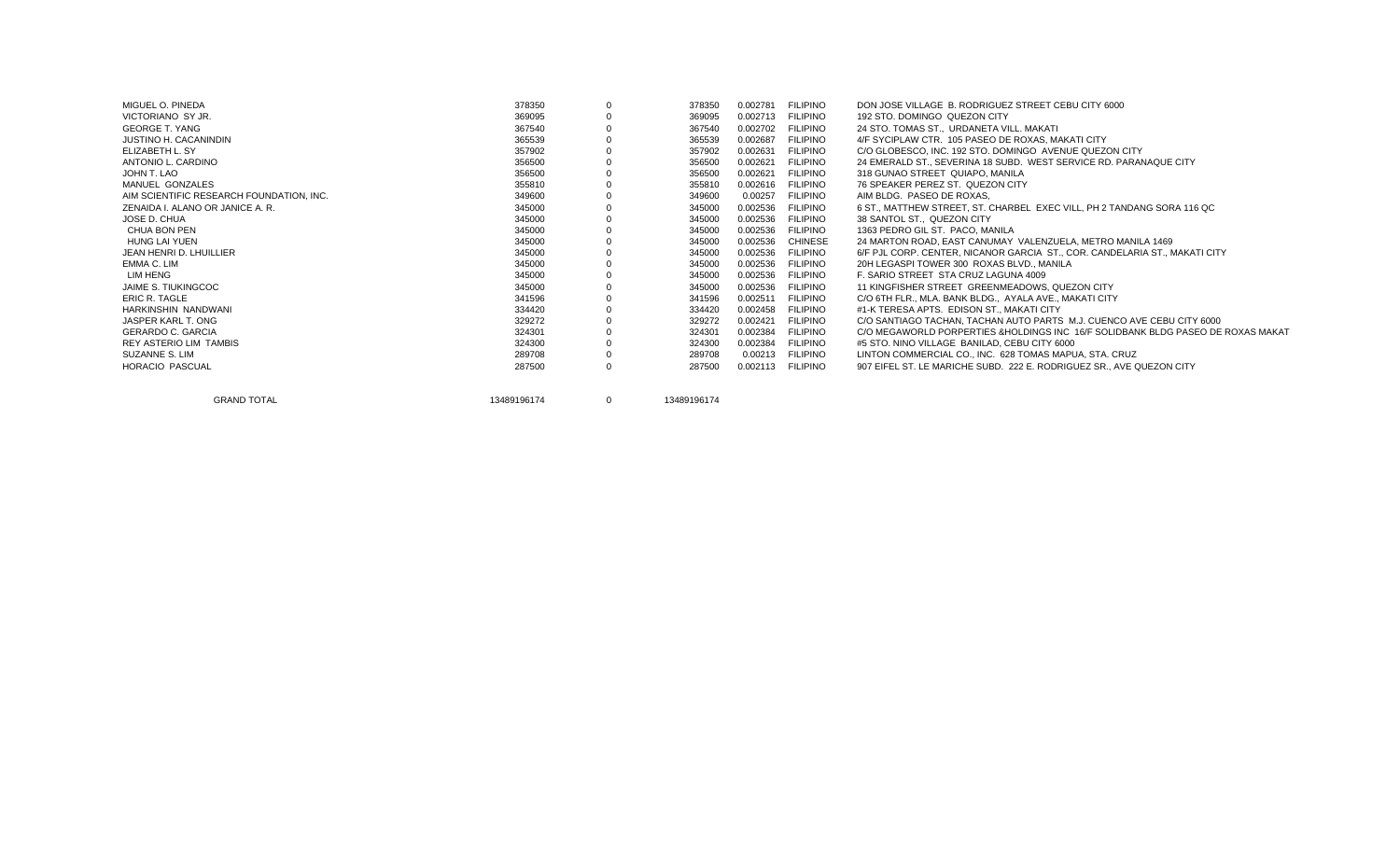**RBKPS104** 

E PDTC **Philippine Depoulsary & Treed Corp.** 

## Philippine Depository & Trust Corp.

TOP.100.PDTC.PARTICIPANTS

Business Date 12/26/2012

| <b>Security ID: ELI000000000</b> |                             | <b>EMPIRE EAST</b><br><b>Security Name:</b>                   |                                           |                 |
|----------------------------------|-----------------------------|---------------------------------------------------------------|-------------------------------------------|-----------------|
|                                  | Transfer Agent: EQBKTA00000 | <b>Transfer Agent Name:</b>                                   | BANCO DE ORO UNIBANK, INC. TRANSFER AGENT |                 |
| S. No.                           | <b>BPID</b>                 | <b>BPNAME</b>                                                 | <b>HOLDING</b>                            | <b>%HOLDING</b> |
|                                  | 16700000000                 | <b>AURORA SECURITIES, INC.</b>                                | 5,561,272,321.00                          | 69.4714818      |
| $\overline{2}$                   | HSBC2000000                 | THE HONGKONG AND SHANGHAI BANKING CORP. LTD. -CLIENTS' ACCT.  | 290,843,190.00                            | 3.6332167       |
| 3                                | 38900000000                 | KING'S POWER SECURITIES, INC.                                 | 232,883,358.00                            | 2.9091818       |
| 4                                | 26600000000                 | VICSAL SECURITIES & STOCK BROKERAGE, INC.                     | 155,089,339.00                            | 1.9373779       |
| 5                                | 25300000000                 | TOWER SECURITIES, INC.                                        | 151,087,699.00                            | 1.8873894       |
| 6                                | 26900000000                 | WEALTH SECURITIES, INC.                                       | 116,920,380.00                            | 1.4605708       |
| 7                                | 12600000000                 | <b>BPI SECURITIES CORPORATION</b>                             | 109,844,080.00                            | 1.3721736       |
| 8                                | CITI1000000                 | <b>CITIBANK N.A.</b>                                          | 86,513,561.00                             | 1.0807285       |
| 9                                | 19000000000                 | <b>VALUE QUEST SECURITIES CORPORATION</b>                     | 77,299,162.00                             | 0.9656221       |
| 10                               | 10200000000                 | ABACUS SECURITIES CORPORATION                                 | 68, 367, 774.00                           | 0.8540511       |
| 11                               | 20300000000                 | COL Financial Group, Inc.                                     | 58,831,228.00                             | 0.7349204       |
| $\overline{12}$                  | 17000000000                 | <b>GOLDSTAR SECURITIES, INC.</b>                              | 53,018,192.00                             | 0.6623039       |
| $\overline{13}$                  | 11100000000                 | ANSALDO, GODINEZ & CO., INC.                                  | 52,304,399.00                             | 0.6533872       |
| $\overline{14}$                  | 27900000000                 | <b>BDO SECURITIES CORPORATION</b>                             | 49,553,152.00                             | 0.6190186       |
| $\overline{15}$                  | 15400000000                 | EVERGREEN STOCK BROKERAGE & SEC., INC.                        | 49,250,020.00                             | 0.6152319       |
| 16                               | 13300000000                 | CITISECURITIES, INC.                                          | 48,143,811.00                             | 0.6014131       |
| 17                               | 22000000000                 | MAYBANK ATR KIM ENG SECURITIES, INC.                          | 35,357,638.00                             | 0.4416880       |
| 18                               | 23000000000                 | <b>QUALITY INVESTMENTS &amp; SECURITIES CORPORATION</b>       | 30,315,051.00                             | 0.3786960       |
| 19                               | 12900000000                 | SINCERE SECURITIES CORPORATION                                | 29,474,691.00                             | 0.3681982       |
| 20                               | 11200000000                 | AB CAPITAL SECURITIES, INC.                                   | 27,761,881.00                             | 0.3468018       |
| $\overline{21}$                  | HSBC1000000                 | THE HONGKONG AND SHANGHAI BANKING CORP. LTD. - CLIENTS' ACCT. | 26,963,977.00                             | 0.3368343       |
| $\overline{22}$                  | 21800000000                 | PAN ASIA SECURITIES CORP.                                     | 25,331,145.00                             | 0.3164370       |
| $\overline{23}$                  | 10100000000                 | A & A SECURITIES, INC.                                        | 24,913,899.00                             | 0.3112247       |
| $\overline{24}$                  | 21900000000                 | PAPA SECURITIES CORPORATION                                   | 24,118,859.00                             | 0.3012931       |
| 25                               | 17400000000                 | HDI SECURITIES, INC.                                          | 23,511,871.00                             | 0.2937106       |
| 26                               | 11800000000                 | ASIASEC EQUITIES, INC.                                        | 23,293,298.00                             | 0.2909802       |
| $\overline{27}$                  | <b>SCBK1000000</b>          | STANDARD CHARTERED BANK                                       | 20,560,740.00                             | 0.2568450       |
| $\overline{28}$                  | 11500000000                 | SB EQUITIES, INC.                                             | 19,219,146.00                             | 0.2400858       |

**TCSUSER**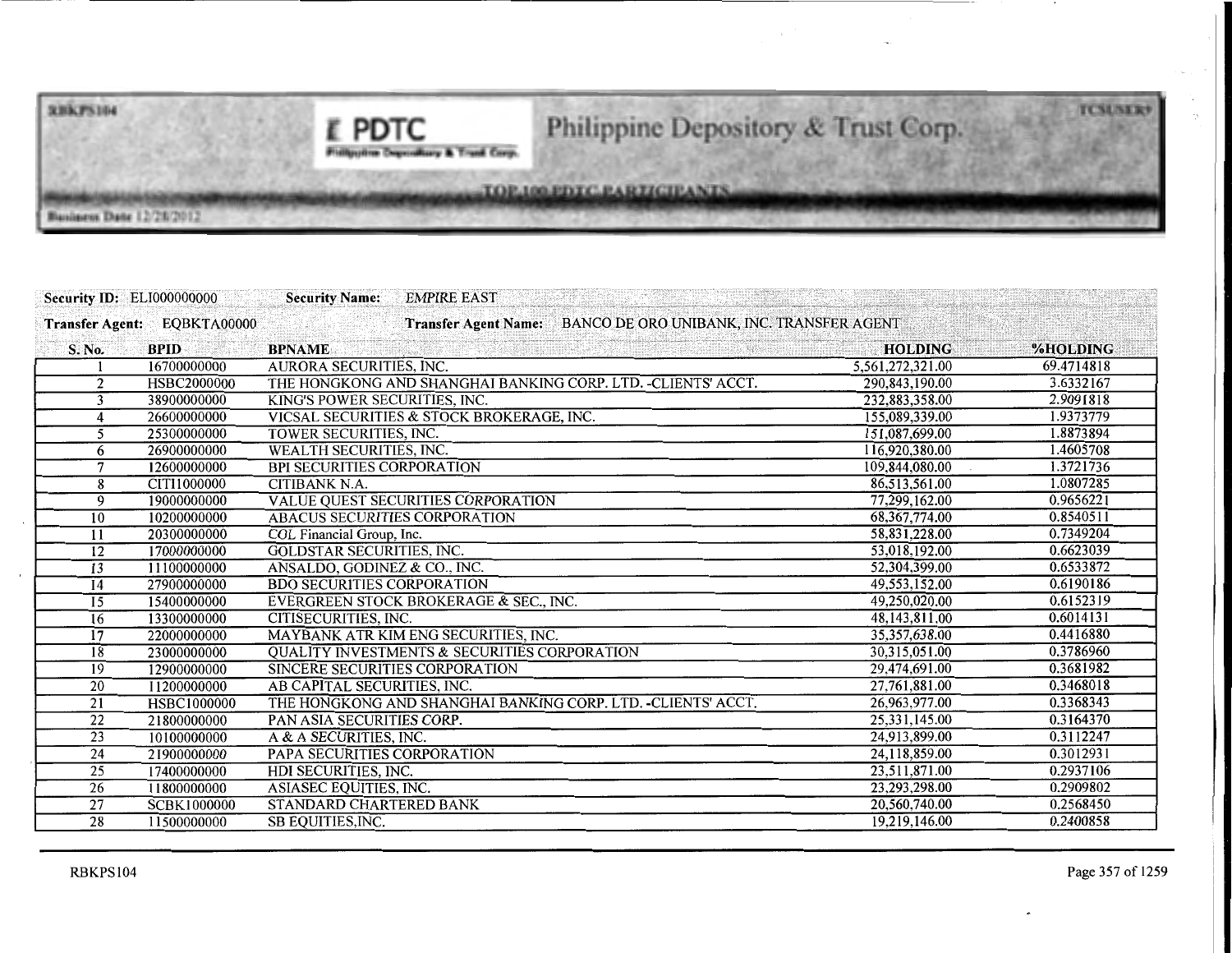| <b>Security, ID: ELI000000000</b> |                             | <b>Security Name:</b><br><b>EMPIRE EAST</b>                    |                |           |
|-----------------------------------|-----------------------------|----------------------------------------------------------------|----------------|-----------|
|                                   | Transfer Agent: EQBKTA00000 | Transfer Agent Name: BANCO DE ORO UNIBANK, INC. TRANSFER AGENT |                |           |
| S. No.                            | <b>BPID</b>                 | <b>BPNAME</b>                                                  | <b>HOLDING</b> | %HOLDING  |
| $\overline{29}$                   | 28600000000                 | <b>SOLAR SECURITIES, INC.</b>                                  | 18,956,944.00  | 0.2368104 |
| $\overline{30}$                   | 26700000000                 | FIRST METRO SECURITIES BROKERAGE CORP.                         | 18,895,656.00  | 0.2360448 |
| 31                                | <b>UCPB1000000</b>          | UNITED COCONUT PLANTERS BANK-TRUST BANKING                     | 16,636,483.00  | 0.2078231 |
| $\overline{32}$                   | 15000000000                 | EASTERN SECURITIES DEVELOPMENT CORPORATION                     | 16,161,007.00  | 0.2018835 |
| $\overline{33}$                   | 23500000000                 | REGINA CAPITAL DEVELOPMENT CORPORATION                         | 16,059,074.00  | 0.2006101 |
| $\overline{34}$                   | 11000000000                 | ANGPING & ASSOCIATES SECURITIES, INC.                          | 15,883,939.00  | 0.1984224 |
| $\overline{35}$                   | 10300000000                 | <b>ACCORD CAPITAL EQUITIES CORPORATION</b>                     | 15,521,673.00  | 0.1938969 |
| 36                                | 14700000000                 | E. CHUA CHIACO SECURITIES, INC.                                | 15,387,133.00  | 0.1922163 |
| $\overline{37}$                   | 16900000000                 | <b>JSG SECURITIES, INC.</b>                                    | 14,371,496.00  | 0.1795289 |
| 38                                | 20000000000                 | MANDARIN SECURITIES CORPORATION                                | 13,274,005.00  | 0.1658190 |
| 39                                | 27500000000                 | YAO & ZIALCITA, INC.                                           | 13,252,909.00  | 0.1655555 |
| 40                                | 20800000000                 | MDR SECURITIES, INC.                                           | 12,801,878.00  | 0.1599212 |
| 41                                | 24600000000                 | SUMMIT SECURITIES, INC.                                        | 11,884,811.00  | 0.1484652 |
| 42                                | <b>DEUB1000000</b>          | DEUTSCHE BANK MANILA-CLIENTS A/C                               | 11,739,000.00  | 0.1466437 |
| 43                                | 12200000000                 | BELSON SECURITIES, INC.                                        | 11,370,930.00  | 0.1420458 |
| $\overline{44}$                   | 23600000000                 | R. NUBLA SECURITIES, INC.                                      | 11,231,751.00  | 0.1403072 |
| $\overline{45}$                   | 24700000000                 | STANDARD SECURITIES CORPORATION                                | 10,490,483.00  | 0.1310472 |
| 46                                | 14300000000                 | DAVID GO SECURITIES CORP.                                      | 10,466,042.00  | 0.1307419 |
| $\overline{47}$                   | 22500000000                 | PREMIUM SECURITIES, INC.                                       | 10,130,839.00  | 0.1265546 |
| $\overline{48}$                   | 28200000000                 | PCCI SECURITIES BROKERS CORP.                                  | 10,093,171.00  | 0.1260840 |
| 49                                | 12400000000                 | <b>B. H. CHUA SECURITIES CORPORATION</b>                       | 9,627,263.00   | 0.1202639 |
| $\overline{50}$                   | 23800000000                 | R. S. LIM & CO., INC.                                          | 9,370,910.00   | 0.1170615 |
| $\overline{51}$                   | 23300000000                 | R. COYIUTO SECURITIES, INC.                                    | 9,050,610.00   | 0.1130603 |
| 52                                | 13600000000                 | TRITON SECURITIES CORP.                                        | 8,955,214.00   | 0.1118686 |
| $\overline{53}$                   | <b>DEUB2000007</b>          | DEUTSCHE BANK AG MANILA BRANCH A/C CLIENTS DEUB20              | 8,788,648.00   | 0.1097879 |
| $\overline{54}$                   | 27800000000                 | YU & COMPANY, INC.                                             | 8,297,266.00   | 0.1036495 |
| $\overline{55}$                   | 20600000000                 | MERIDIAN SECURITIES, INC.                                      | 8,248,609.00   | 0.1030417 |
| 56                                | 18100000000                 | INVESTORS SECURITIES, INC,                                     | 8,202,260.00   | 0.1024627 |
| $\overline{57}$                   | 16800000000                 | <b>GLOBALINKS SECURITIES &amp; STOCKS, INC.</b>                | 7,656,908.00   | 0.0956502 |
| $\overline{58}$                   | 21700000000                 | RCBC SECURITIES, INC.                                          | 7,384,743.00   | 0.0922503 |
| $\overline{59}$                   | 14000000000                 | IGC SECURITIES INC.                                            | 7,279,738.00   | 0.0909386 |
| 60                                | 18000000000                 | I. B. GIMENEZ SECURITIES, INC.                                 | 6,950,330.00   | 0.0868236 |
| 61                                | 17200000000                 | <b>GUILD SECURITIES, INC.</b>                                  | 6,939,234.00   | 0.0866850 |
| 62                                | 28500000000                 | <b>GOLDEN TOWER SECURITIES &amp; HOLDINGS, INC.</b>            | 6,325,877.00   | 0.0790229 |
| 63                                | 27000000000                 | <b>WESTLINK GLOBAL EQUITIES, INC.</b>                          | 6,293,970.00   | 0.0786244 |
| $\overline{64}$                   | 25900000000                 | <b>UCPB SECURITIES, INC.</b>                                   | 6,284,591.00   | 0.0785072 |
| 65                                | 24000000000                 | S.J. ROXAS & CO., INC.                                         | 6,057,392.00   | 0.0756690 |
| 66                                | 21500000000                 | OPTIMUM SECURITIES CORPORATION                                 | 5,504,997.00   | 0.0687685 |
| 67                                | 19900000000                 | LUYS SECURITIES COMPANY, INC.                                  | 5,354,086.00   | 0.0668833 |
| 68                                | 26300000000                 | VENTURE SECURITIES, INC.                                       | 5,268,054.00   | 0.0658086 |

i postali.<br>Postali

 $\mathcal{L}_{\text{max}}$  and  $\mathcal{L}_{\text{max}}$ 

 $\mathcal{A}$ 

RBKPS104 Page 358 of 1259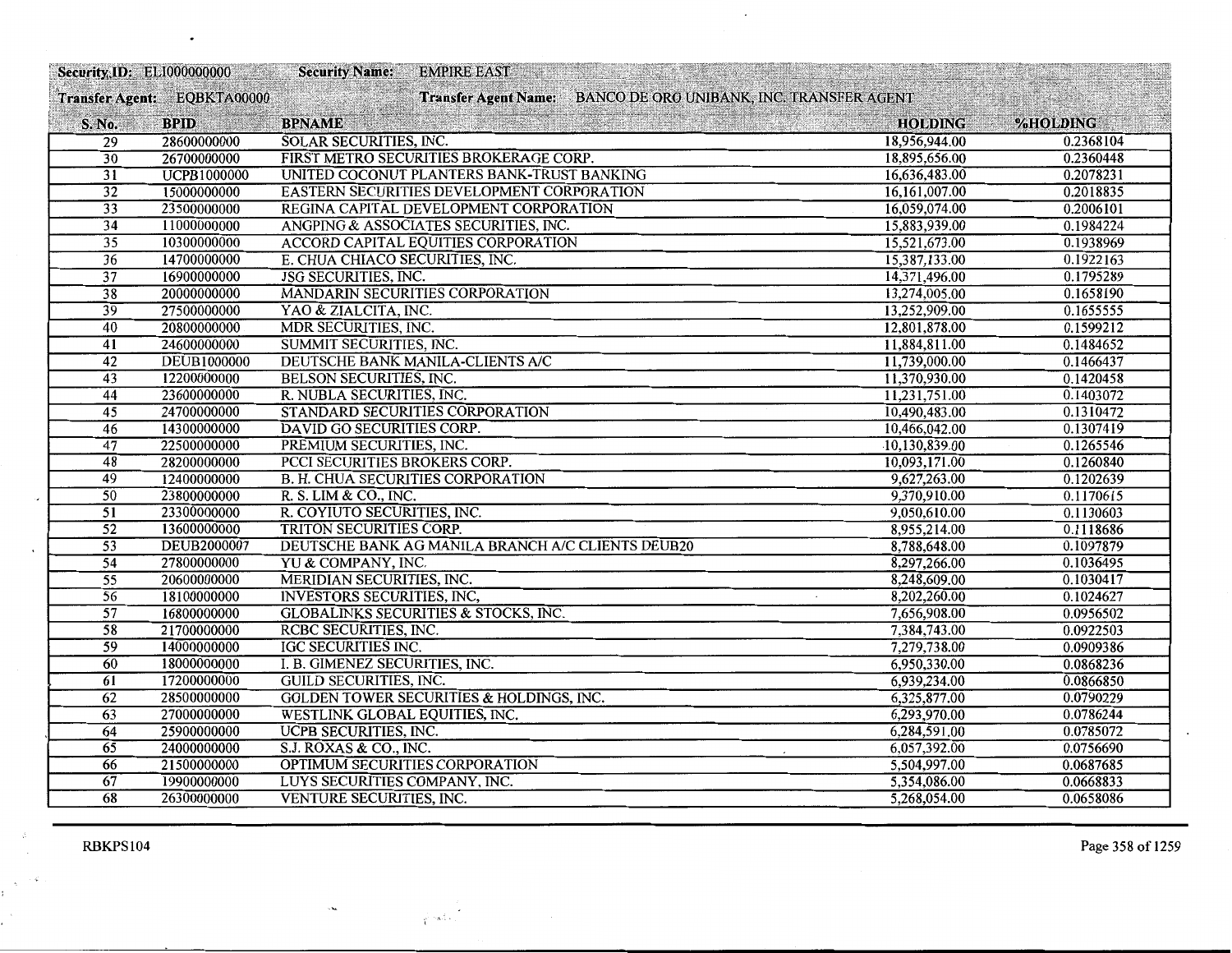|                  | Security, ID: ELI000000000  | <b>Security Name:</b><br><b>EMPIRE EAST</b>                    |                |           |
|------------------|-----------------------------|----------------------------------------------------------------|----------------|-----------|
|                  | Transfer Agent: EQBKTA00000 | Transfer Agent Name: BANCO DE ORO UNIBANK, INC. TRANSFER AGENT |                |           |
| S. No.           | <b>BPID</b>                 | <b>BPNAME</b>                                                  | <b>HOLDING</b> | %HOLDING  |
| $\overline{69}$  | 22400000000                 | PNB SECURITIES, INC.                                           | 5,165,140.00   | 0.0645230 |
| $\overline{70}$  | PABC1000000                 | AB CAPITAL & INVESTMENT CORP. - TRUST & INVESTMENT DIV.        | 5,040,063.00   | 0.0629605 |
| $\overline{71}$  | <b>DEUB2000000</b>          | DEUTSCHE BANK MANILA-CLIENTS A/C                               | 4,742,430.00   | 0.0592425 |
| $\overline{72}$  | 10600000000                 | ALPHA SECURITIES CORP.                                         | 4,698,795.00   | 0.0586974 |
| $\overline{73}$  | 28800000000                 | G.D. TAN & COMPANY, INC.                                       | 4,651,623.00   | 0.0581081 |
| $\overline{74}$  | 18200000000                 | IMPERIAL, DE GUZMAN, ABALOS & CO., INC.                        | 4,209,490.00   | 0.0525850 |
| 75               | 25100000000                 | TANSENGCO & CO., INC.                                          | 3,941,022.00   | 0.0492313 |
| 76               | 19200000000                 | STRATEGIC EQUITIES CORP.                                       | 3,794,710.00   | 0.0474036 |
| $\overline{77}$  | 19300000000                 | LARRGO SECURITIES CO., INC.                                    | 3,777,000.00   | 0.0471823 |
| $\overline{78}$  | 25700000000                 | TRI-STATE SECURITIES, INC.                                     | 3,267,413.00   | 0.0408166 |
| $\overline{79}$  | 21300000000                 | NIEVES SECURITIES, INC.                                        | 2,897,223.00   | 0.0361921 |
| 80               | 19800000000                 | LUCKY SECURITIES, INC.                                         | 2,885,612.00   | 0.0360471 |
| 81               | 10900000000                 | <b>BA SECURITIES, INC.</b>                                     | 2,857,729.00   | 0.0356988 |
| $\overline{82}$  | 25200000000                 | THE FIRST RESOURCES MANAGEMENT & SECURITIES CORP.              | 2,835,201.00   | 0.0354174 |
| $\overline{83}$  | 28300000000                 | <b>EAGLE EQUITIES, INC.</b>                                    | 2,450,416.00   | 0.0306106 |
| $\overline{84}$  | 14500000000                 | DIVERSIFIED SECURITIES, INC.                                   | 2,300,281.00   | 0.0287351 |
| 85               | 21000000000                 | MOUNT PEAK SECURITIES, INC.                                    | 2,193,670.00   | 0.0274034 |
| 86               | 23900000000                 | RTG & COMPANY, INC.                                            | 2,190,613.00   | 0.0273652 |
| 87               | 27200000000                 | BERNAD SECURITIES, INC.                                        | 2,153,576.00   | 0.0269025 |
| 88               | 21100000000                 | NEW WORLD SECURITIES CO., INC.                                 | 2,127,164.00   | 0.0265726 |
| 89               | 11600000000                 | ASIA PACIFIC CAPITAL EQUITIES & SECURITIES CORP.               | 2,121,269.00   | 0.0264989 |
| $\overline{90}$  | 17500000000                 | H. E. BENNETT SECURITIES, INC.                                 | 2,107,116.00   | 0.0263221 |
| $\overline{91}$  | 13000000000                 | <b>CENTURY SECURITIES CORPORATION</b>                          | 2,098,750.00   | 0.0262176 |
| $\overline{92}$  | 20400000000                 | DA MARKET SECURITIES, INC.                                     | 1,904,653.00   | 0.0237929 |
| $\overline{93}$  | 24300000000                 | FIDELITY SECURITIES, INC.                                      | 1,763,718.00   | 0.0220324 |
| $\overline{94}$  | 32800000000                 | DW CAPITAL INC.                                                | 1,695,432.00   | 0.0211794 |
| 95               | 20500000000                 | MERCANTILE SECURITIES CORP.                                    | 1,555,493.00   | 0.0194312 |
| $\overline{96}$  | 36800000000                 | SunSecurities, Inc.                                            | 1,527,486.00   | 0.0190814 |
| 97               | 12500000000                 | <b>JAKA SECURITIES CORP.</b>                                   | 1,525,157.00   | 0.0190523 |
| 98               | 22800000000                 | PRYCE SECURITIES, INC.                                         | 1,407,523.00   | 0.0175828 |
| $\overline{99}$  | 18300000000                 | INTRA-INVEST SECURITIES, INC.                                  | 1,348,873.00   | 0.0168501 |
| 100              | 15300000000                 | EQUITIWORLD SECURITIES, INC.                                   | 1,278,297.00   | 0.0159685 |
| 101              | 12300000000                 | BENJAMIN CO CA & CO., INC.                                     | 1,254,866.00   | 0.0156758 |
| 102              | 34500000000                 | UNICAPITAL SECURITIES INC.                                     | 1,196,352.00   | 0.0149448 |
| $\overline{103}$ | 22900000000                 | SALISBURY BKT SECURITIES CORPORATION                           | 1,194,557.00   | 0.0149224 |
| 104              | 20900000008                 | DEUTSCHE REGIS PARTNERS, INC.                                  | 1,150,000.00   | 0.0143658 |
| 105              | 22300000000                 | PLATINUM SECURITIES, INC.                                      | 1,124,172.00   | 0.0140432 |
| 106              | 23700000000                 | AAA SOUTHEAST EQUITIES, INCORPORATED                           | 1,111,653.00   | 0.0138868 |
| 107              | 16100000000                 | FRANCISCO ORTIGAS SECURITIES, INC.                             | 1,097,386.00   | 0.0137086 |
| 108              | 17900000000                 | I. ACKERMAN & CO., INC.                                        | 1,088,034.00   | 0.0135917 |

 $\label{eq:3.1} \frac{1}{\sqrt{2}}\left(\frac{1}{2}\sqrt{2}\left(\frac{1}{2}\right)\right)^{\frac{1}{2}}\, .$ 

L,

RBKPS104 Page 359 of 1259

 $\omega^{\mu}$  $\sim$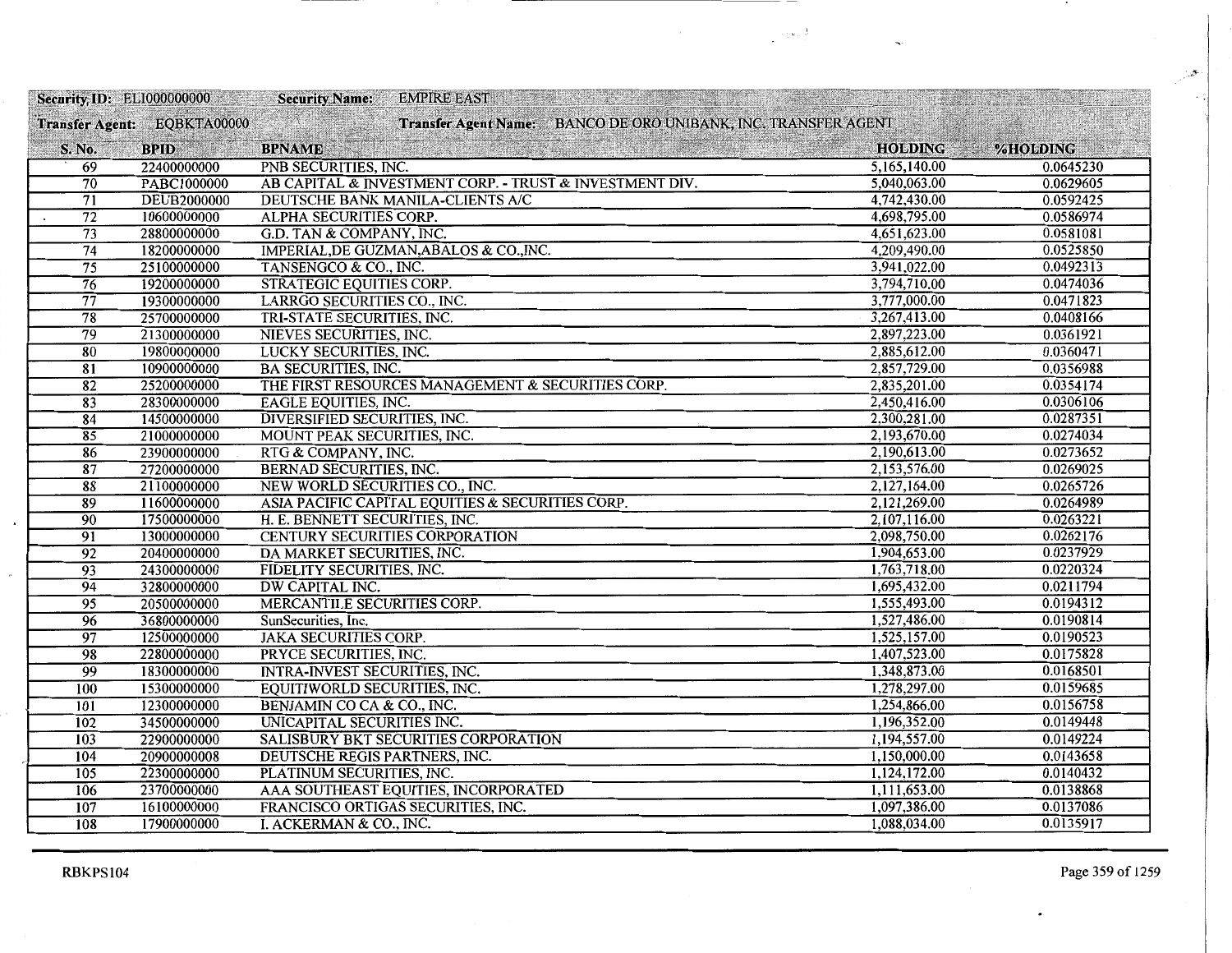|                  |                             | Security, ID: ELI000000000 Security Name:<br><b>EMPIRE EAST</b> |                |           |
|------------------|-----------------------------|-----------------------------------------------------------------|----------------|-----------|
|                  | Transfer Agent: EQBKTA00000 | Transfer Agent Name: BANCO DE ORO UNIBANK, INC. TRANSFER AGENT  |                |           |
| S. No.           | <b>BPID</b>                 | <b>BPNAME</b>                                                   | <b>HOLDING</b> | %HOLDING  |
| 109              | 13100000000                 | PCIB SECURITIES, INC.                                           | 1,004,474.00   | 0.0125479 |
| 110              | 33800000002                 | PHILIPPINE EQUITY PARTNERS, INC.                                | 1,000,000.00   | 0.0124920 |
| $\overline{111}$ | 15700000000                 | FIRST ORIENT SECURITIES, INC.                                   | 917,361.00     | 0.0114597 |
| $\overline{112}$ | 10400000000                 | A. T. DE CASTRO SECURITIES CORP.                                | 786,407.00     | 0.0098238 |
| 113              | 2200000FTXN                 | ATR KIMENG SEC. INC.                                            | 734,528.00     | 0.0091757 |
| 114              | 19700000000                 | LOPEZ, LOCSIN, LEDESMA & CO., INC.                              | 622,158.00     | 0.0077720 |
| 115              | 16200000000                 | F. YAP SECURITIES, INC.                                         | 592,075.00     | 0.0073962 |
| 116              | 32300000005                 | <b>CLSA PHILIPPINES, INC.</b>                                   | 575,000.00     | 0.0071829 |
| $\overline{117}$ | 11900000000                 | ASTRA SECURITIES CORPORATION                                    | 527,010.00     | 0.0065834 |
| $\overline{118}$ | 14200000000                 | DBP-DAIWA CAPITAL MARKETS PHILPPINES, INC.                      | 506,169.00     | 0.0063231 |
| $\overline{119}$ | 23000000001                 | Asia Insurance (Philippines) Corporation                        | 498,088.00     | 0.0062221 |
| $\overline{120}$ | 34500000003                 | UNICAPITAL SECURITIES INC.                                      | 421,590.00     | 0.0052665 |
| 121              | 18800000000                 | J.M. BARCELON & CO., INC.                                       | 407,565.00     | 0.0050913 |
| $\overline{122}$ | 18700000000                 | ASIAN CAPITAL EQUITIES, INC.                                    | 399,751.00     | 0.0049937 |
| 123              | 27300000000                 | WONG SECURITIES CORPORATION                                     | 376,385.00     | 0.0047018 |
| $\overline{124}$ | 32300000003                 | <b>CLSA PHILIPPINES, INC.</b>                                   | 318,240.00     | 0.0039755 |
| 125              | 23100000000                 | R & L INVESTMENTS, INC.                                         | 315,775.00     | 0.0039447 |
| 126              | 12800000000                 | CAMPOS, LANUZA & COMPANY, INC.                                  | 251,365.00     | 0.0031401 |
| $\overline{127}$ | <b>SCTD1000000</b>          | <b>MBTC - TRUST BANKING GROUP</b>                               | 243,013.00     | 0.0030357 |
| $\overline{128}$ | 25600000000                 | TRENDLINE SECURITIES CORPORATION                                | 221,402.00     | 0.0027658 |
| 129              | 23200000000                 | <b>ALAKOR SECURITIES CORPORATION</b>                            | 213,578.00     | 0.0026680 |
| 130              | 38800000000                 | ARMSTRONG SECURITIES, INC.                                      | 199,082.00     | 0.0024869 |
| $\overline{131}$ | 20900000000                 | DEUTSCHE REGIS PARTNERS, INC.                                   | 193,892.00     | 0.0024221 |
| 132              | 10500000000                 | ALL ASIA SECURITIES MANAGEMENT CORP.                            | 192,952.00     | 0.0024104 |
| 133              | 14900000000                 | EAST WEST CAPITAL CORPORATION                                   | 171,817.00     | 0.0021463 |
| 134              | 19400000000                 | LIPPO SECURITIES, INC.                                          | 141,105.00     | 0.0017627 |
| 135              | 11300000000                 | SARANGANI SECURITIES, INC.                                      | 135,673.00     | 0.0016948 |
| 136              | 15400000003                 | EVERGREEN STOCK BROKERAGE & SEC., INC.                          | 115,000.00     | 0.0014366 |
| 137              | 14100000000                 | <b>CUALOPING SECURITIES CORPORATION</b>                         | 101,843.00     | 0.0012722 |
| 138              | <b>PNBC2000000</b>          | <b>PNB-TBG T-10820</b>                                          | 92,966.00      | 0.0011613 |
| 139              | 25400000000                 | TRANS-ASIA SECURITIES, INC.                                     | 86,411.00      | 0.0010794 |
| 140              | 15900000000                 | FIRST INTEGRATED CAPITAL SECURITIES, INC.                       | 75,237.00      | 0.0009399 |
| 141              | 26100000004                 | <b>E.SECURITIES, INC. ITF VARIOUS CLIENTS</b>                   | 59,915.00      | 0.0007485 |
| 142              | <b>RCBC1000000</b>          | RCBC TRUST & INVESTMENT DIVISION                                | 44,430.00      | 0.0005550 |
| 143              | 20200000000                 | <b>MARINO OLONDRIZ Y CIA</b>                                    | 42,061.00      | 0.0005254 |
| 144              | 24000000002                 | S.J. ROXAS & CO., INC.                                          | 37,094.00      | 0.0004634 |
| 145              | 10000000000                 | <b>UPCC SECURITIES CORP.</b>                                    | 34,216.00      | 0.0004274 |
| 146              | 23700000002                 | FORTUNE GENERAL INSURANCE CORPORATION                           | 33,239.00      | 0.0004152 |
| 147              | 23700000003                 | FORTUNE LIFE INSURANCE CO., INC.                                | 33,239.00      | 0.0004152 |
| 148              | 12000000000                 | ATC SECURITIES, INC.                                            | 27,235.00      | 0.0003402 |

 $\label{eq:1} \frac{1}{\sqrt{2}}\left(\frac{1}{\sqrt{2}}\log\left(\frac{1}{\sqrt{2}}\right)\right)$ 

 $\ddot{\phantom{0}}$ 

-..

 $\tilde{\vec{y}}'$ 

.